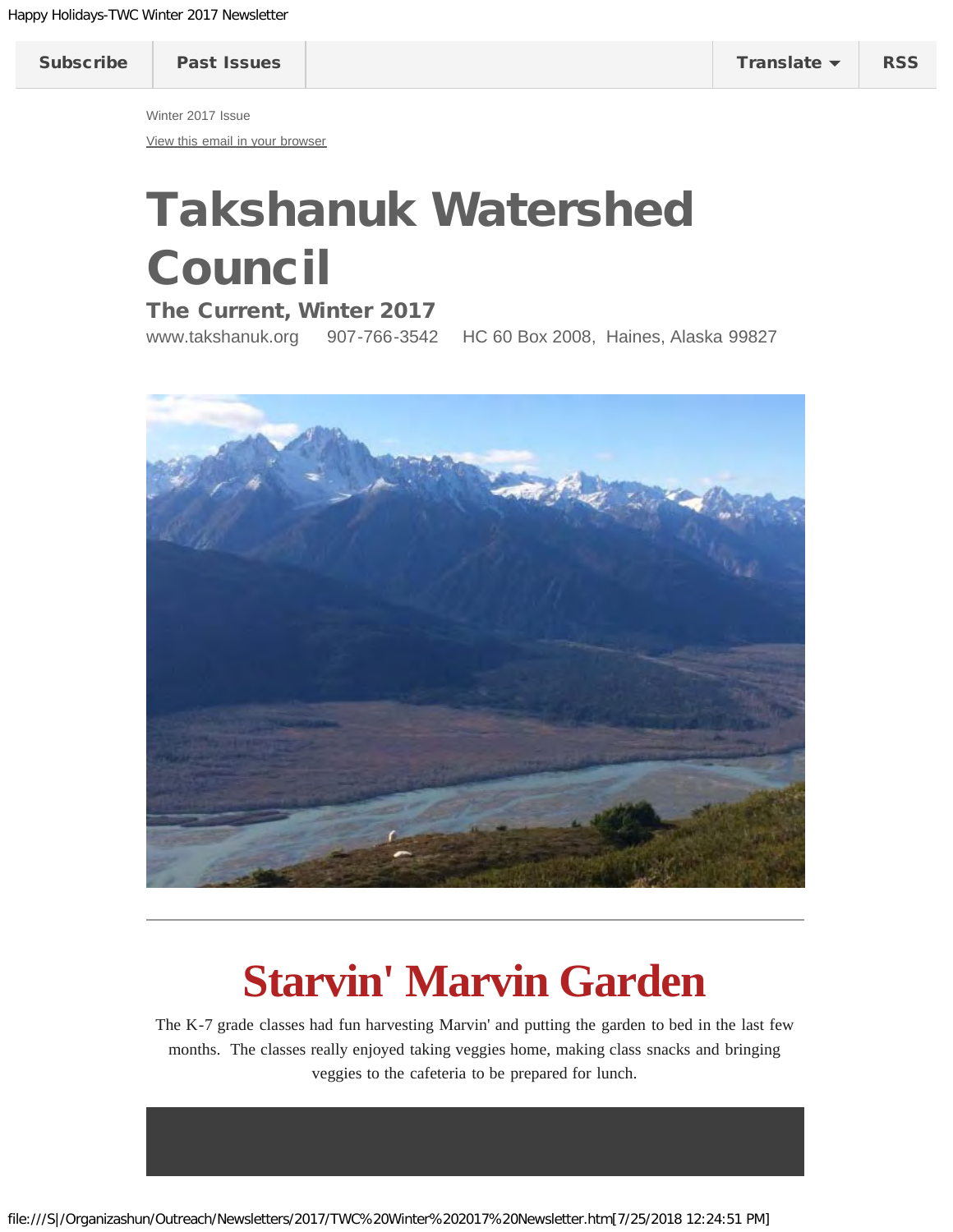



## **Composting**

The 6<sup>th</sup> graders and I are continuing to compost all of the lunch food scraps and feed them to Starvin' Marvin. The students always love finding Starvin' Marvin

file:///S|/Organizashun/Outreach/Newsletters/2017/TWC%20Winter%202017%20Newsletter.htm[7/25/2018 12:24:51 PM]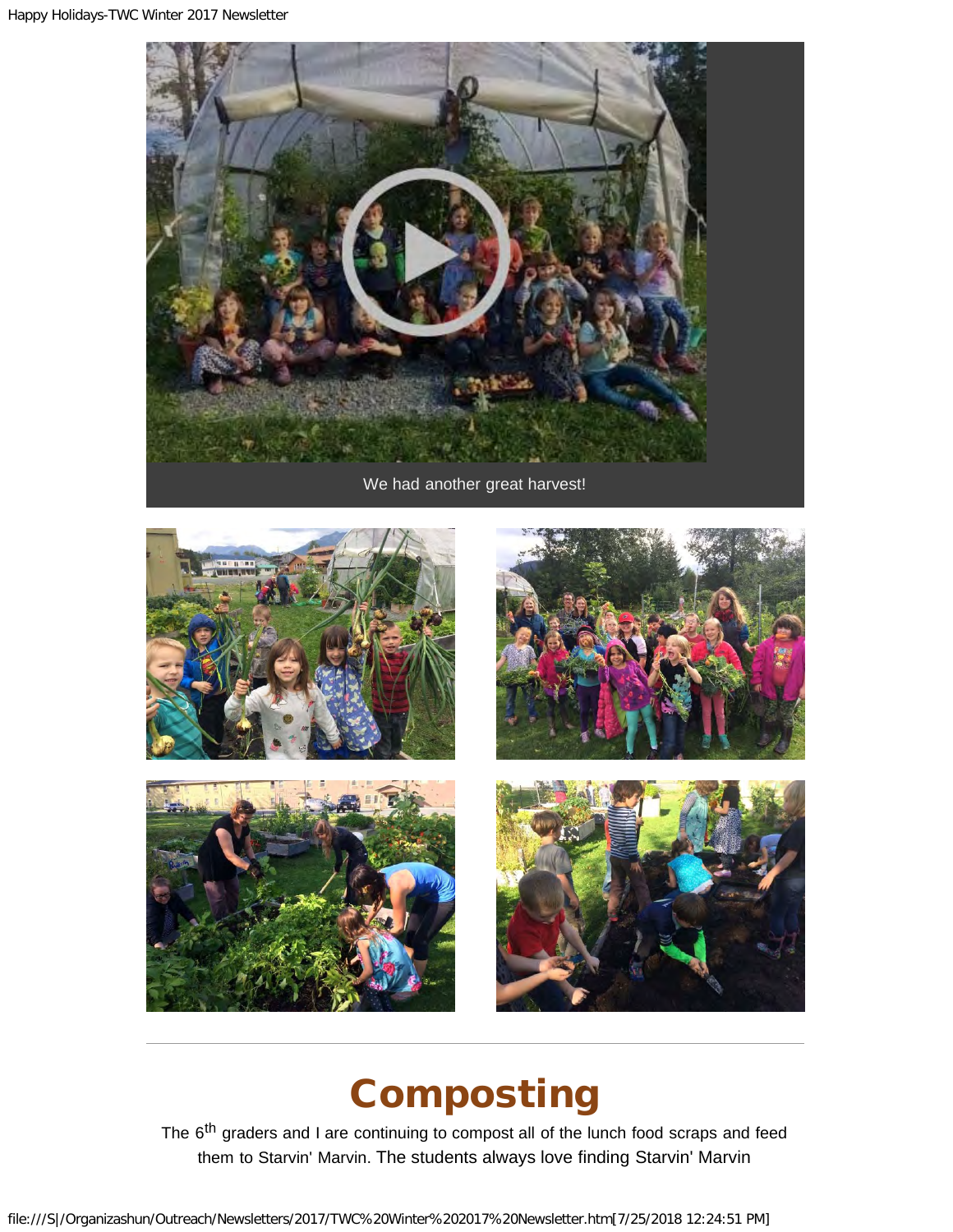

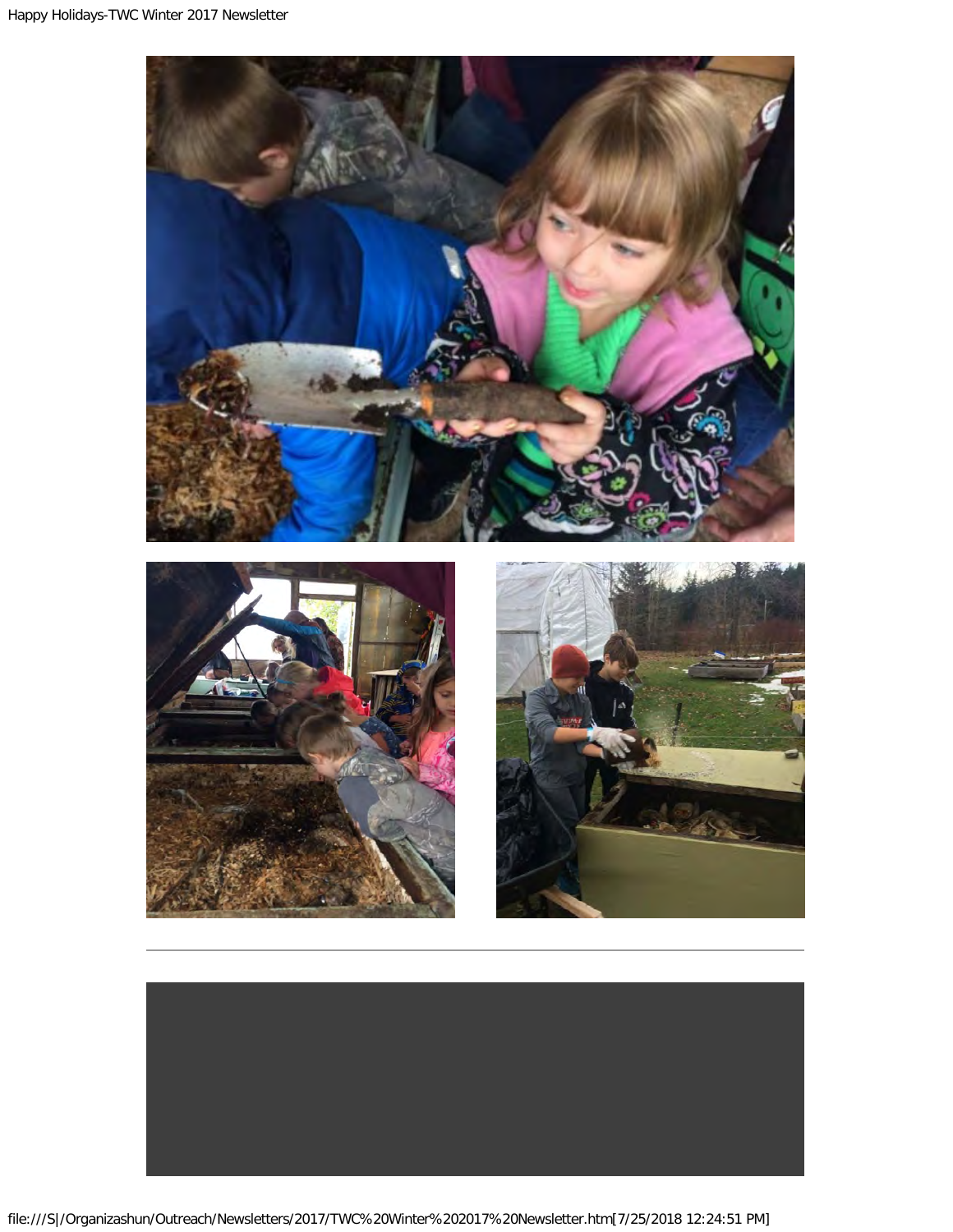

TWC partnered with Rich Chapell in taking the 4<sup>th</sup> graders to Sawmill Creek to learn about what biologists do. Rich was able to trap salmon and other fish which the kids loved learning about. Derek and Jolanta taught the kids about stream measurements, and creating wetlands and bioswales.

## **Fish Trivia**

**Fish Trivia has been a big hit again this year. Our local crabbers, tenders and Montessori students have been generous enough to keep some of their by-catch for Fish Trivia. We have had crabs, starfish, sea cucumbers, jellyfish, starfish, and more! Like last year the program takes place on Wednesdays during lunch time in the school cafeteria. We learn about marine and fresh water creatures, sample sea food, answer trivia questions and win prizes. If you come by a marine or fresh water creature you think the kids would like to learn about please send it our way.**

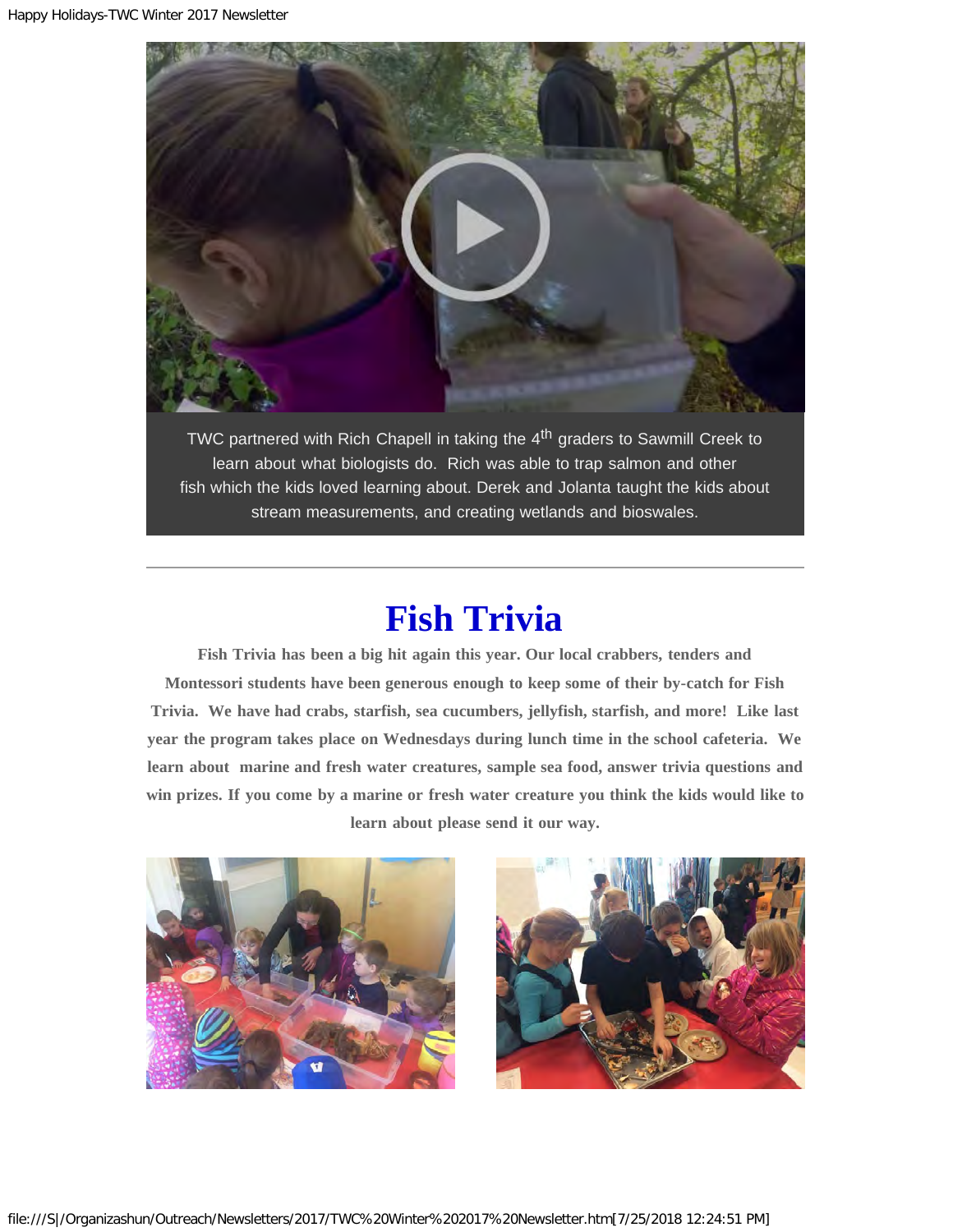



TWC collaborated with Fish and Game and we took the 2<sup>nd</sup> grade class to Chilkoot River to learn all about the spawning salmon.

# GLOBE



file:///S|/Organizashun/Outreach/Newsletters/2017/TWC%20Winter%202017%20Newsletter.htm[7/25/2018 12:24:51 PM]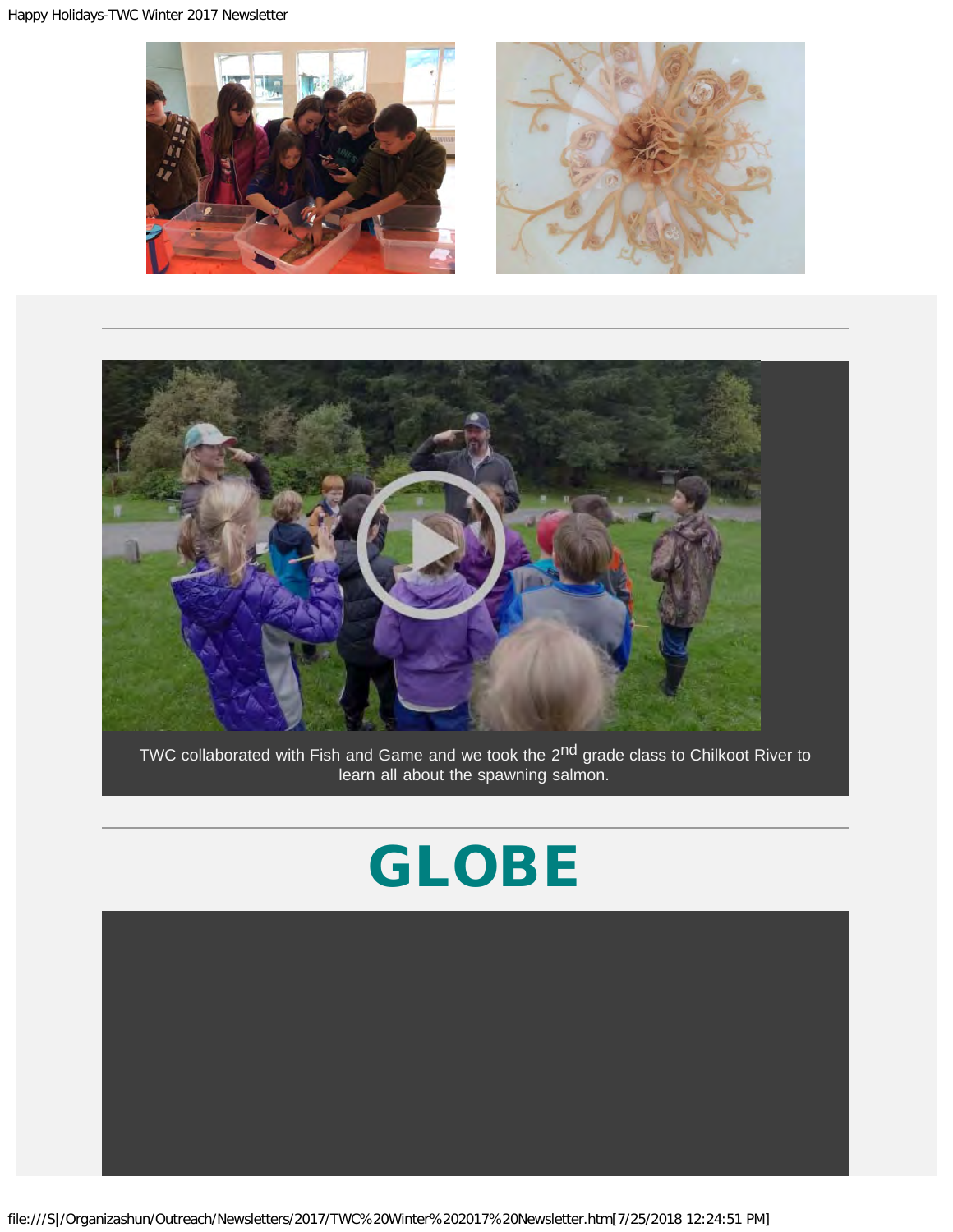

As part of the Global Learning and Observations to Benefit the Environment (GLOBE) team, the 3rd, 4th, and 5th graders record daily precipitation, soil and air temperature, cloud cover, and frost depth. The 6th graders then input the data in a global database for researchers to use worldwide.





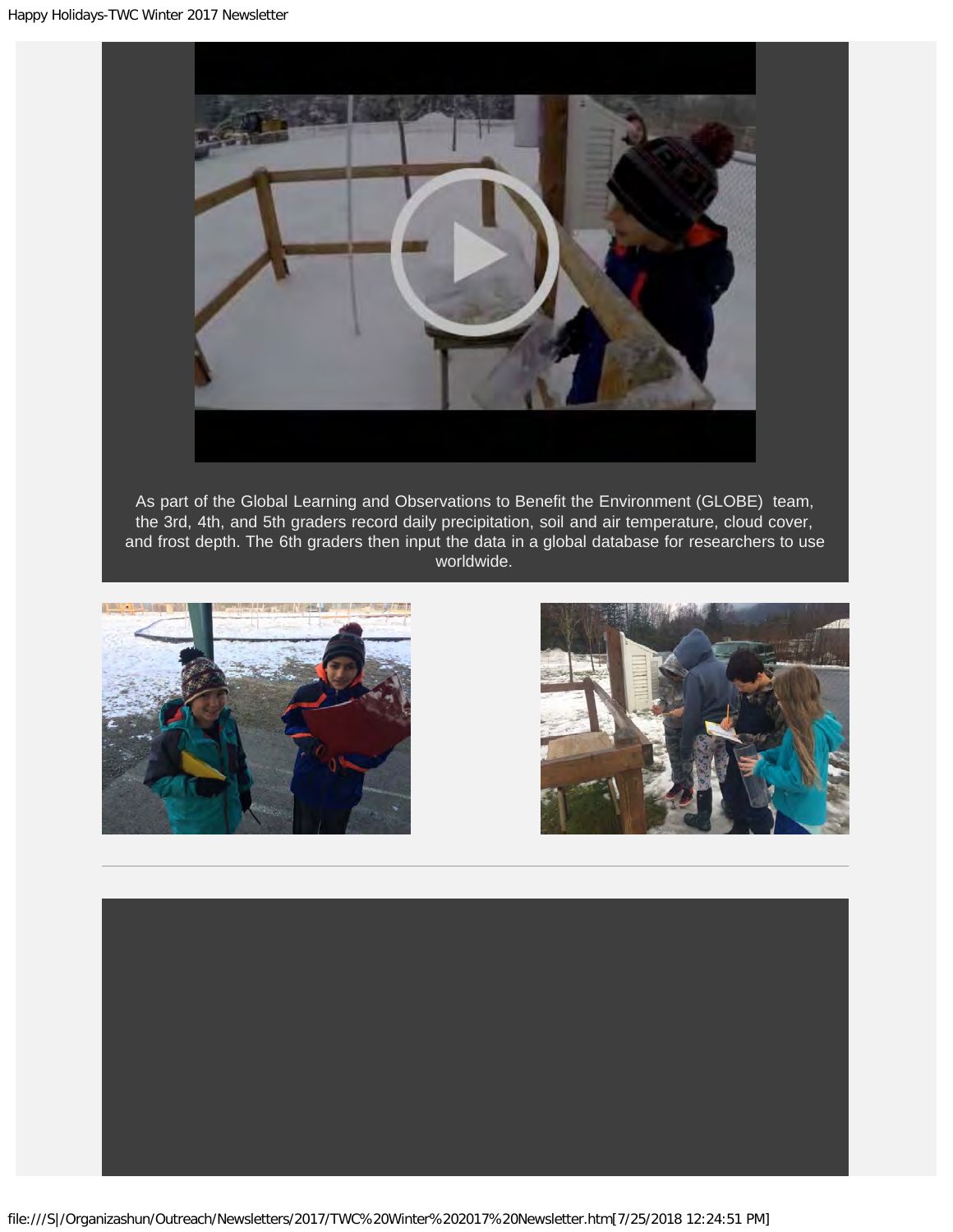

## Watershed Research and Restoration

#### Klehini River Water Quality Monitoring

In partnership with Klukwan, TWC is leading efforts to establish a baseline water quality data set for Glacier Creek and the Klehini River in response to ongoing mineral exploration at the Palmer Project. This information will be used to determine whether or not current exploration activities, and future developments, are having adverse impacts on water quality. This monitoring project is expected to be ongoing for as long as mining development on the Klehini River continues.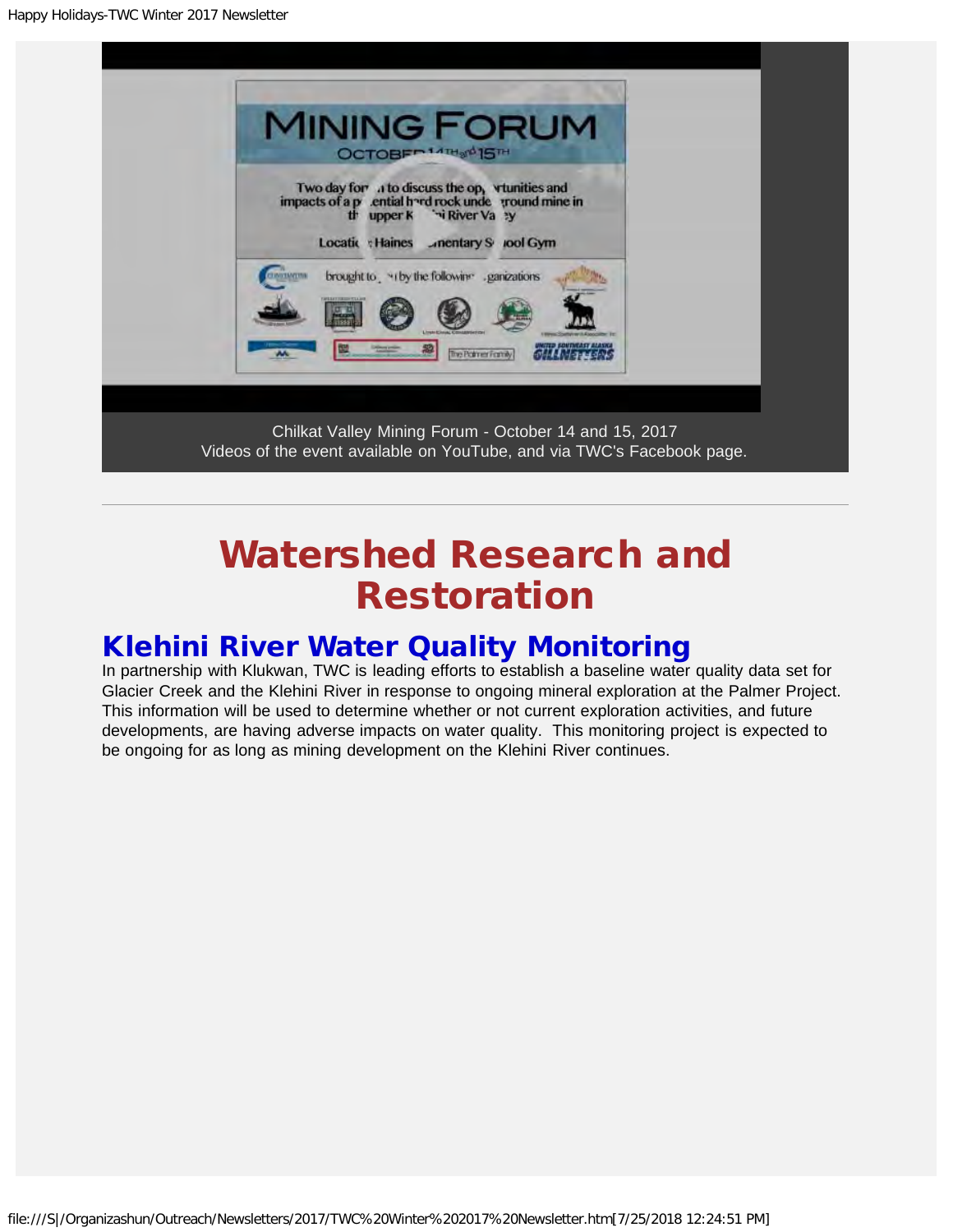

Derek Poinsette (TWC), Rebecca Bellmore (SAWC), Johnnie Gamble and Daniel Klanott (Klukwan) inspect stream temperature monitoring probes in Herman Creek. (Photo by Jessica Kayser-Forster)

#### Stream Temperature Monitoring

In September, TWC assisted with the deployment of stream temperature monitoring equipment in the Chilkat and Klehini River valleys. This project is part of a nationwide effort to monitor surface water temperatures as they respond to a changing climate. Increased water temperatures can be harmful to fish and other aquatic life. TWC is working with Klukwan and the Southeast Alaska Watershed Coalition (SAWC).

#### Porcupine Pond (26-Mile)

TWC has been monitoring water levels and conducting elevation and bathymetry surveys at Porcupine Pond and the near-by Klehini River for a potential habitat restoration project in partnership with SAWC and the US Fish and Wildlife Service.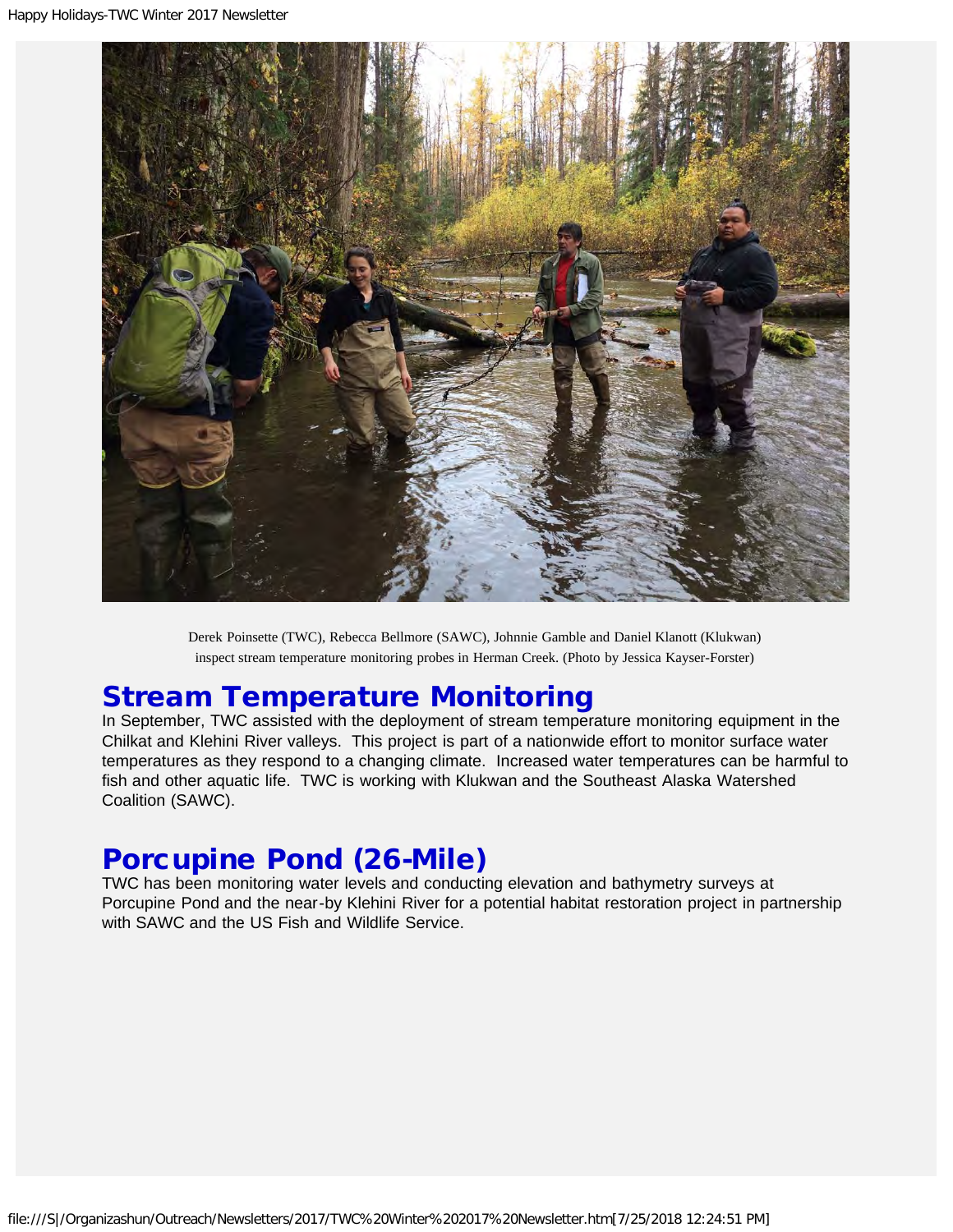

Derek drills holes through the ice of Porcupine Pond and measures water depth.

#### Sarah Creek

Since 2010, TWC has been collecting stream flow measurements on Sarah Creek, in the upper Klehini Valley. Sarah Creek is a unique ground-water fed system that supports coho, Dolly Varden, and cutthroat trout spawning and rearing. Sarah Creek enters the Klehini just upstream of Glacier Creek, very near to Constantine Metal Resources' Palmer Project. The stream flow data will be used by ADF&G to acquire an in-stream water reservation. The reservation provides a legal framework for preventing too much water from being drawn for mineral development, ensuring that enough will remain in the stream to support all life stages of fish that are present in the system. This project is supported by USFWS, ADF&G, and Patagonia.

## **CFI Dinner and Wild And Scenic Film Festival**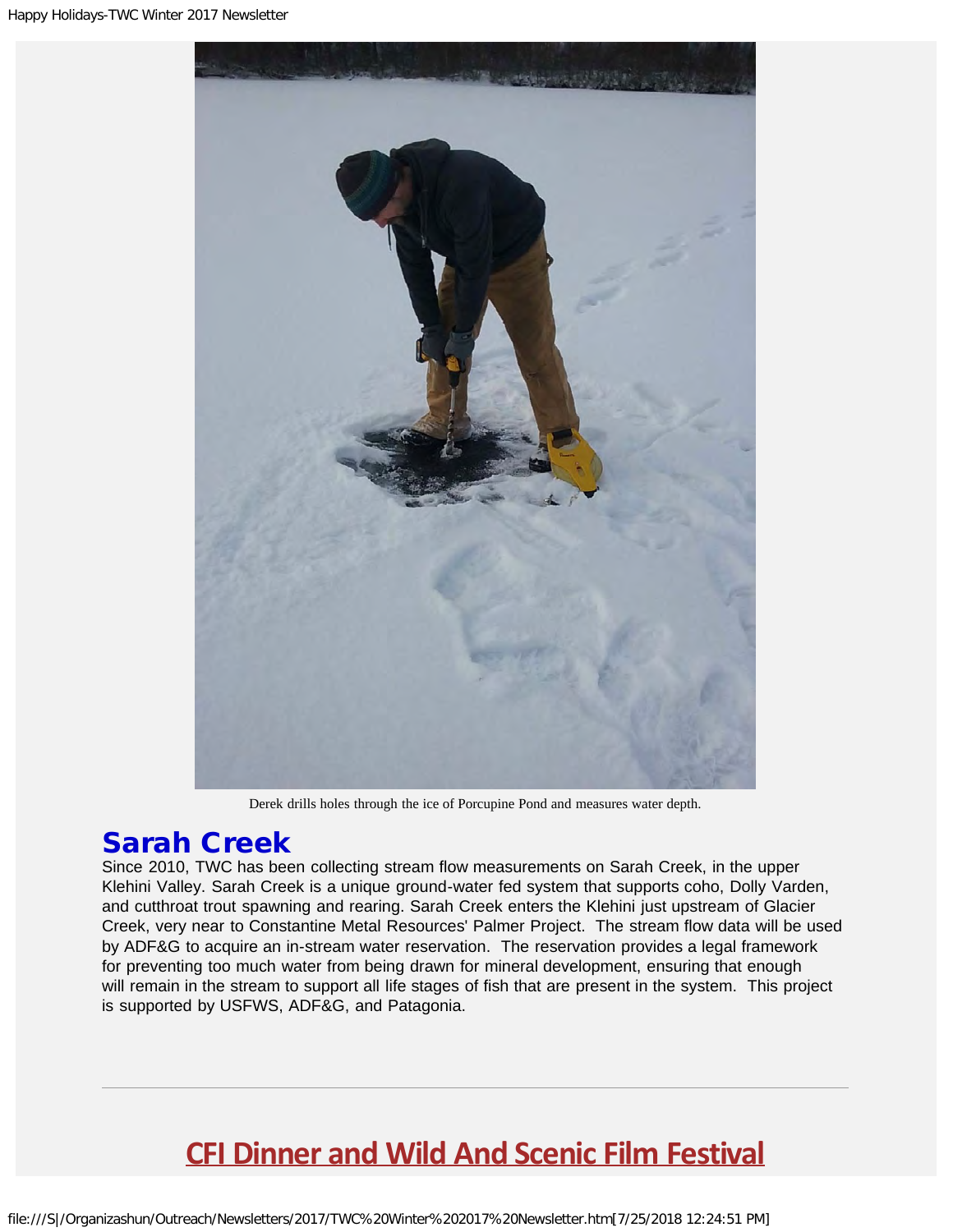We recently had two fun and successful fundraisers. Thank you all for showing your support!





## **Upcoming Events**

**Telluride Mountain Film Festival: Friday, February 23rd at Harriett Hall.** 

**This will be the kick-off for the Winter Games to follow that weekend.**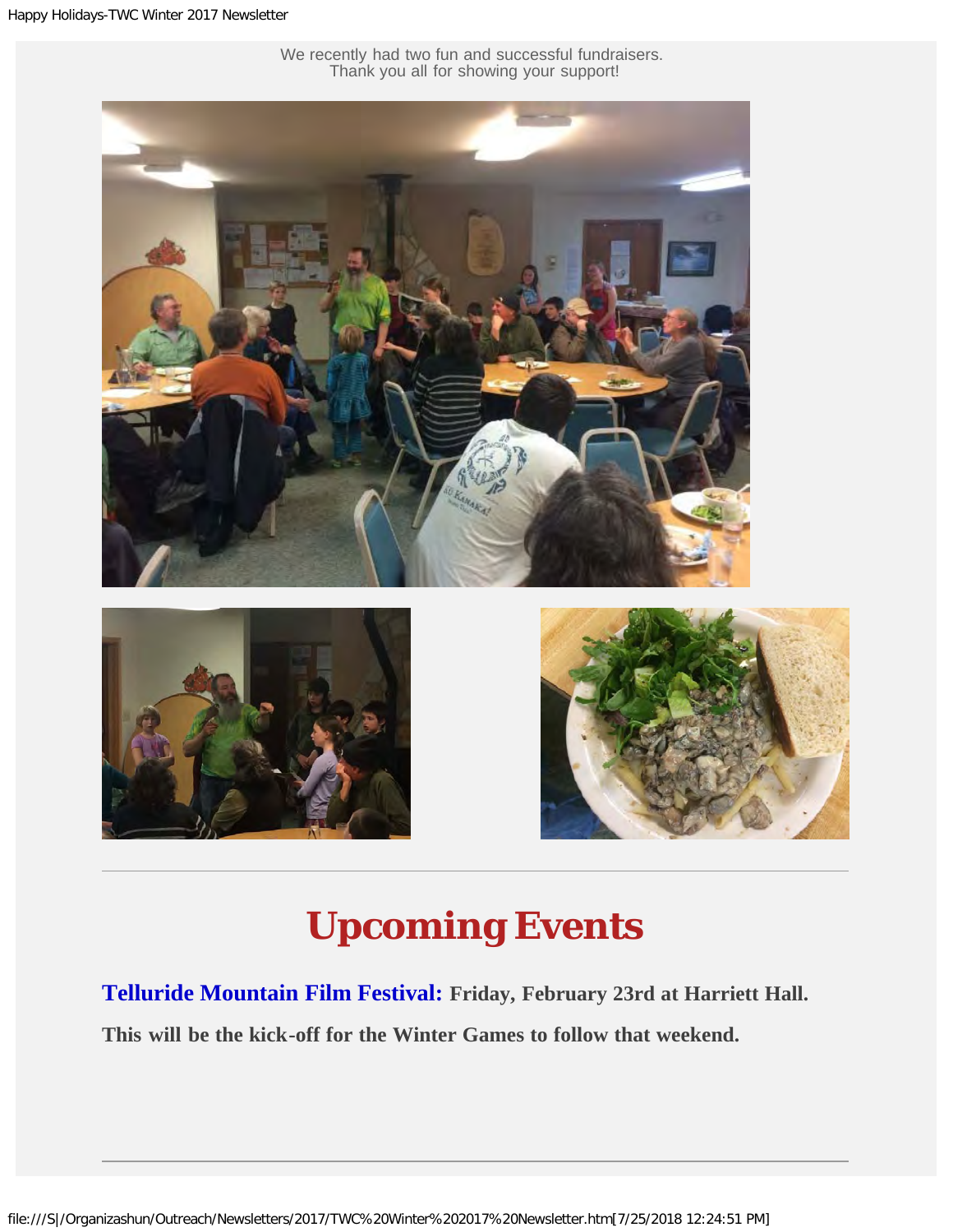### Become a Friend of the Watershed Check out our new t-shirts and hoodies!

Without membership: \$50 for hoodies, \$25 for t-shirt With membership: \$75 for hoodies, \$50 for t-shirt





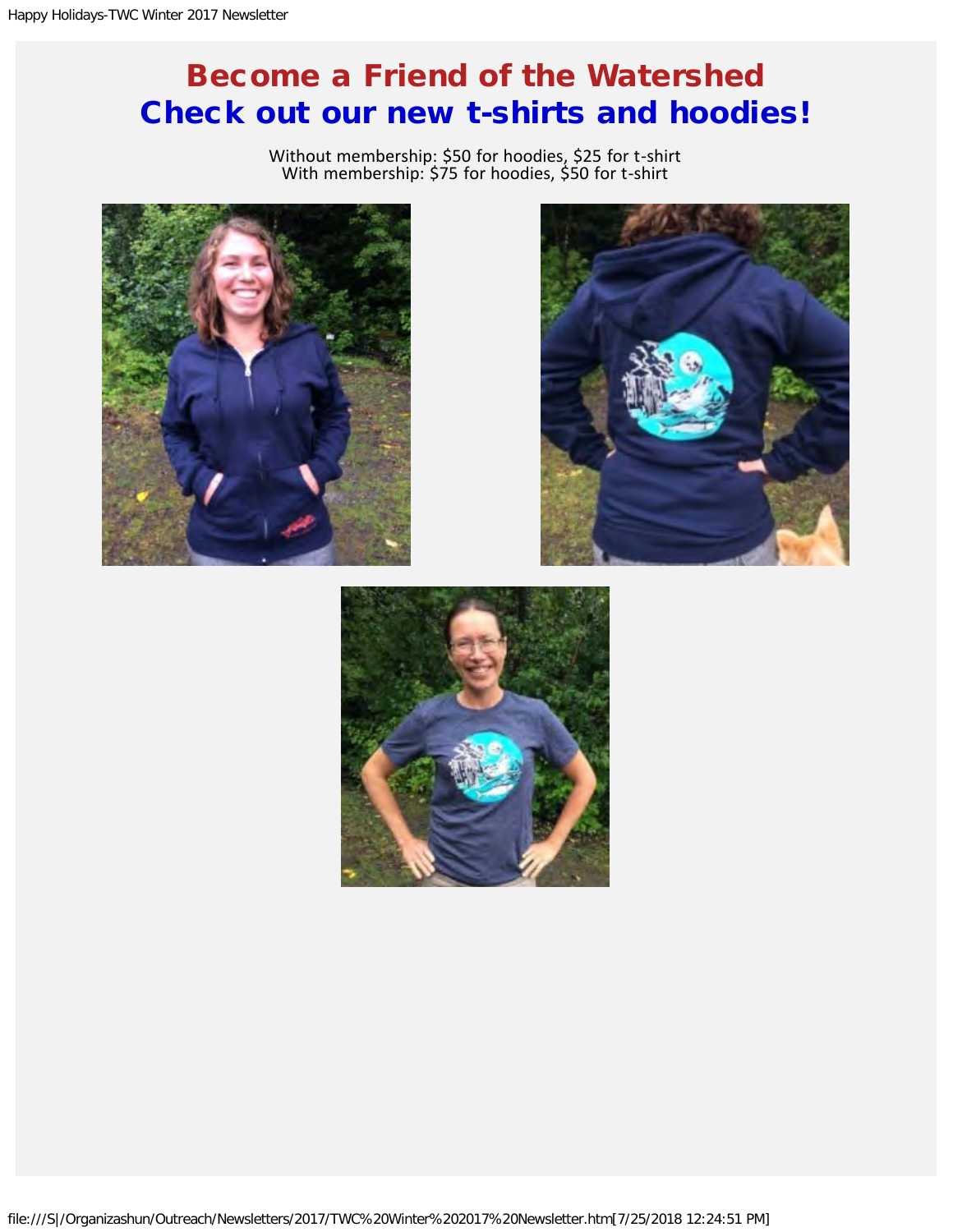|                                                                                    |                                                                    | I wish to become a 2017 member of the Friends of the Watershed in the amount of        |
|------------------------------------------------------------------------------------|--------------------------------------------------------------------|----------------------------------------------------------------------------------------|
|                                                                                    | \$20 Pink Salmon                                                   | \$100 Sockeye Salmon                                                                   |
|                                                                                    | 550 Chum Salmon                                                    | S250 King Salmon                                                                       |
|                                                                                    | 575 Coho Salmon                                                    | $\Box$ Other                                                                           |
|                                                                                    | Name                                                               |                                                                                        |
|                                                                                    | Address                                                            |                                                                                        |
|                                                                                    | Phone                                                              |                                                                                        |
|                                                                                    | Email address                                                      |                                                                                        |
|                                                                                    |                                                                    | □ Check if you don't want to receive TWC news and updates via email                    |
|                                                                                    |                                                                    | Save postage, the environment and dontae online at www.takshanuk.org or send this form |
|                                                                                    | with your check to HC 60 Box 2008, Haines, AK 99827                |                                                                                        |
|                                                                                    | TWC is a 501(c)3 organization and your donation is tax deductible  |                                                                                        |
|                                                                                    |                                                                    | <b>Click to Become a Friend of TWC!</b>                                                |
|                                                                                    |                                                                    |                                                                                        |
|                                                                                    |                                                                    | Share<br>Forward                                                                       |
|                                                                                    | Copyright © 2016 Takshanuk Watershed Council, All rights reserved. |                                                                                        |
|                                                                                    |                                                                    |                                                                                        |
|                                                                                    | unsubscribe from this list update subscription preferences         |                                                                                        |
| Our mailing address is:<br>HC 60 Box 2008<br>Haines, AK 99827<br>www.takshanuk.org |                                                                    | $\overline{\mathbf{z}}$<br>$\mathscr{C}$                                               |

This email was sent to  $\leq$  Email Address>>